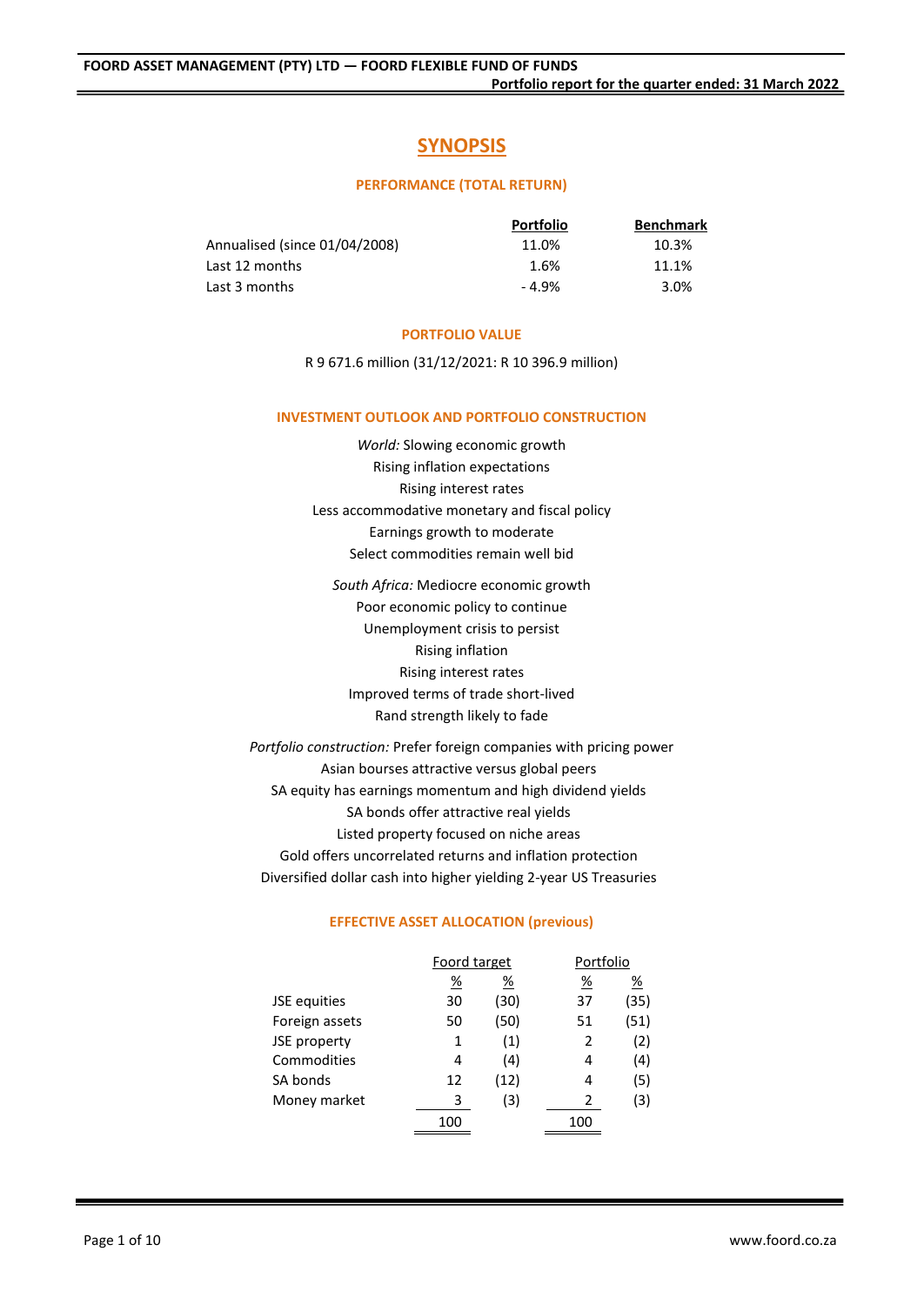# **1. PORTFOLIO PERFORMANCE**

# **1.1 Total performance to 31 March 2022**

|                             | <b>Portfolio</b>      | Benchmark*      | Variance      | Peer Group <sup>#</sup> |
|-----------------------------|-----------------------|-----------------|---------------|-------------------------|
|                             | $\frac{\%}{\sqrt{2}}$ | $\frac{\%}{\%}$ | $\frac{9}{6}$ | $\frac{\%}{\%}$         |
| From inception (01/04/2008) | 11.0                  | 10.3            | 0.7           | 8.9                     |
| 10 years                    | 11.1                  | 10.0            | 1.1           | 10.5                    |
| 7 years                     | 6.7                   | 9.9             | $-3.2$        | 6.8                     |
| 5 years                     | 7.0                   | 9.3             | $-2.3$        | 7.6                     |
| 3 years                     | 8.7                   | 9.5             | $-0.8$        | 8.7                     |
| 1 year                      | 1.6                   | 11.1            | $-9.5$        | 4.6                     |
| 3 months                    | $-4.9$                | 3.0             | $-7.9$        | $-8.4$                  |

*\** CPI + 5% per annum. CPI estimated for March 2022

# (ASISA) Worldwide – Multi Asset – Flexible average

*Daily linked total rates of return (capital and income) based on unit price. Returns in percent net of service fees and fund expenses. Returns for periods 1 year and above are annualised percentages.*



<sup>1</sup> Current value of R100 000 notional lump sum invested at inception, distributions reinvested (graphically represented in R'000s above)

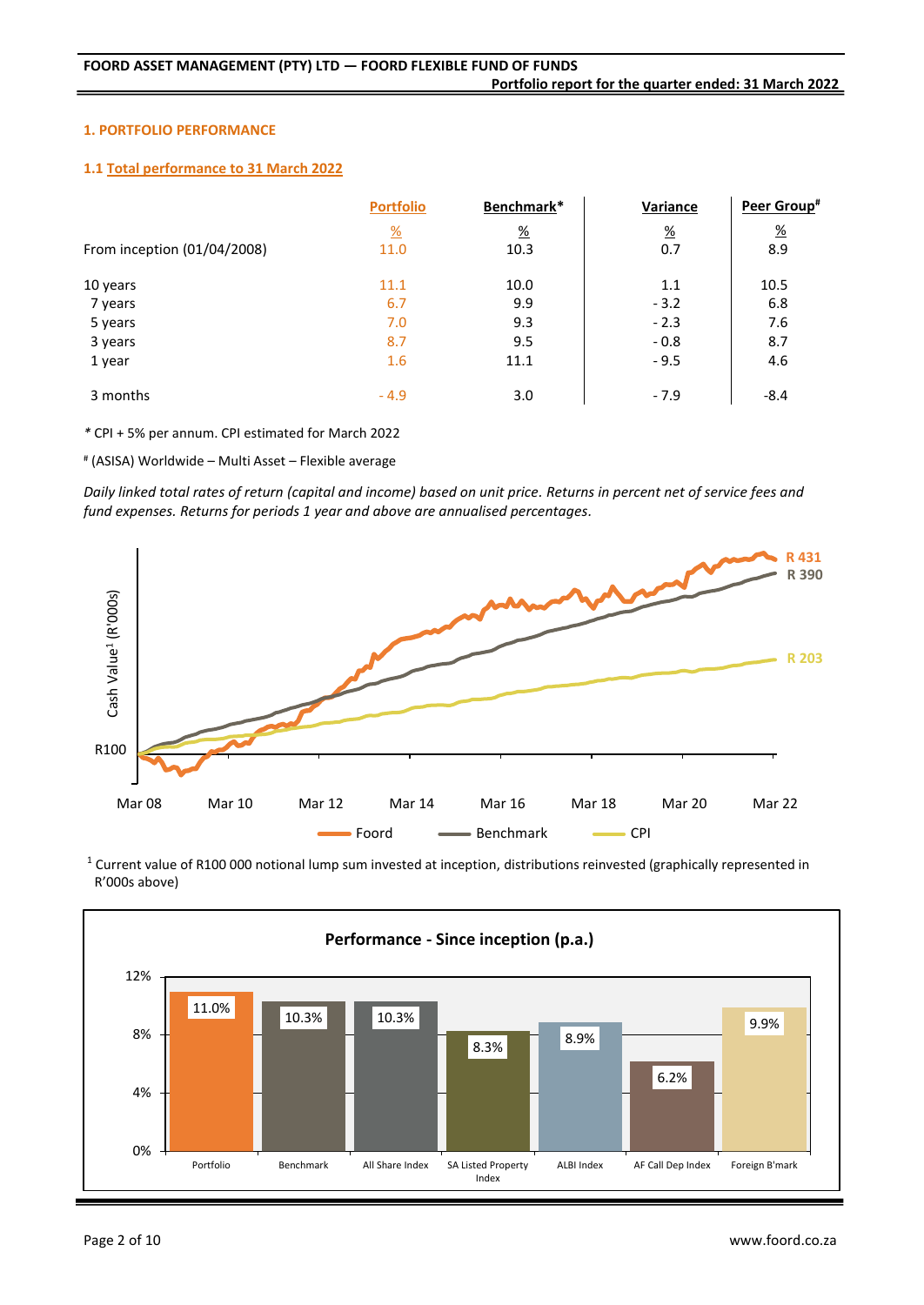# **1.2 Sector contribution to 31 March 2022**

(Returns x weight)

|          | <b>JSE</b><br>equities | <b>JSE</b><br>property | <b>Interest</b><br>bearing*  | Other<br>assets | Foreign<br>assets       | <b>Portfolio</b>     |
|----------|------------------------|------------------------|------------------------------|-----------------|-------------------------|----------------------|
| 1 year   | $\frac{9}{6}$<br>1.6   | <u>%</u><br>0.1        | $\frac{\%}{\sqrt{2}}$<br>0.8 | <u>%</u><br>0.4 | $\frac{9}{6}$<br>$-0.9$ | $\frac{9}{6}$<br>2.0 |
| 3 months | $-1.1$                 | $-0.1$                 | 0.1                          | $-0.1$          | $-3.5$                  | $-4.7$               |

\* Bonds and cash combined

*Returns in percent, calculated on a gross basis*

Quarterly performance comment:

- SA bonds contributed positively as the SA yield curve flattened with long rates ticking down and short rates moving up as SARB raised interest rates — investments in the preferred, medium-duration R186 bond gained, but underperformed longer dated securities
- SA equities detracted from performance, despite strong returns from resource company BHP and leading bank FirstRand — the allocation to Aspen and Anheuser-Busch Inbev detracted on rand strength and rising input costs for the latter while Naspers and Prosus also detracted on weakness in principal asset, Chinese tech giant Tencent
- Foreign assets detracted most from fund returns on lower global equity markets and rand strength but the Foord international funds outperformed on strong contributions from materials company Freeport-McMoran, agrochemicals companies FMC and Bayer and precious metals streamer Wheaton, while risk management hedges on the S&P 500 protected investor capital in the falling market
- The physical gold position detracted on the lower rand gold price with rand strength more than offsetting the higher dollar price for bullion — the NewGold ETF serves a crucial portfolio diversification purpose as both a hedge against inflation and as an alternative store of value to fiat currency
- The low listed property position added value as the sector weakened in aggregate on mounting domestic consumer risks on the back of rising inflation and interest rates — core holding in London property company Capital & Counties detracted on the stronger rand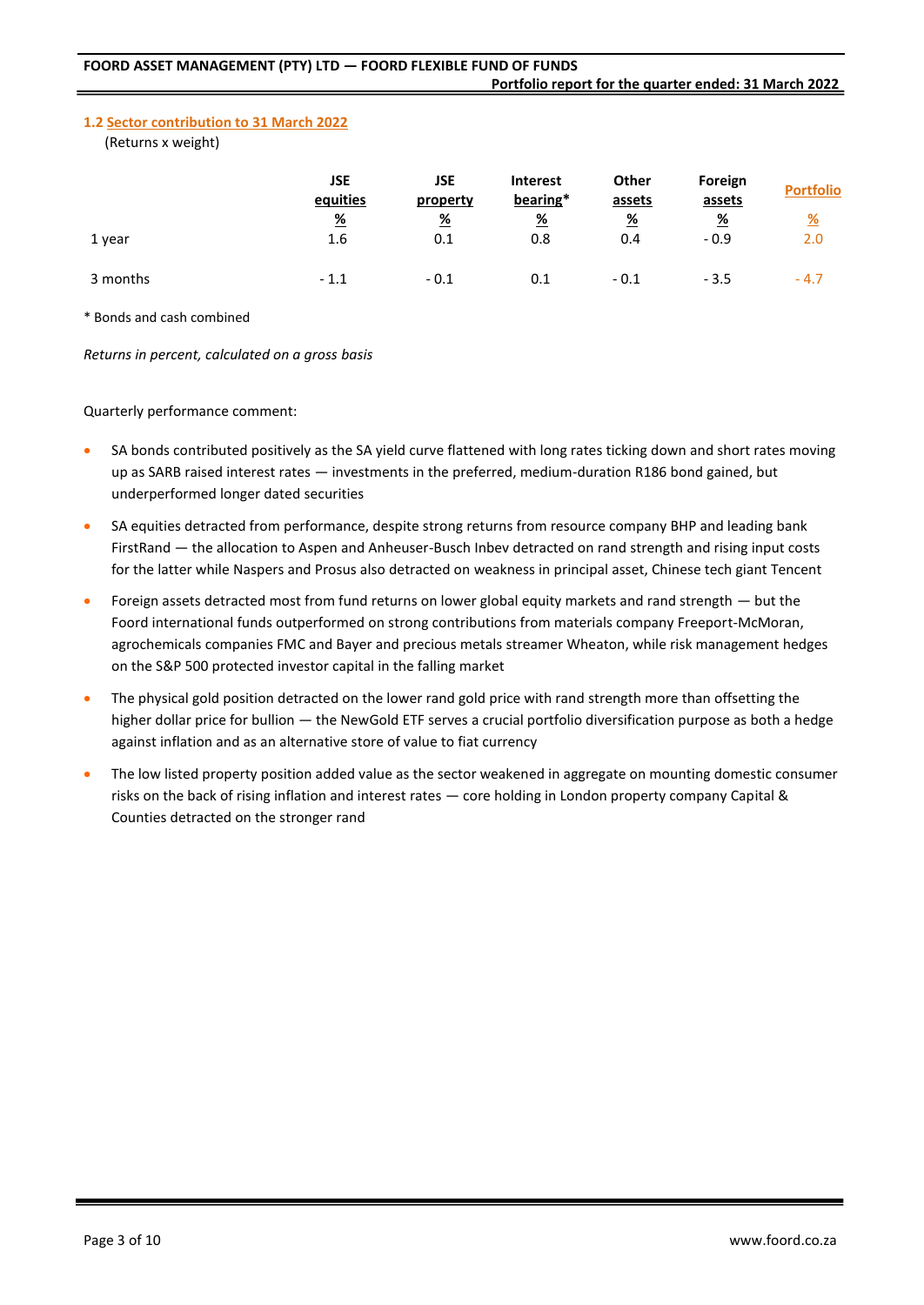#### **2. PORTFOLIO STRUCTURE**

|                |                                        | <b>Portfolio</b>          |                 | <b>FTSE/JSE ALSI</b> |
|----------------|----------------------------------------|---------------------------|-----------------|----------------------|
| <b>Mandate</b> |                                        | <b>Effective exposure</b> |                 | <b>Weightings</b>    |
| (%)            |                                        | 31/12/2021                | 31/03/2022      |                      |
|                |                                        | $\frac{\%}{\%}$           | $\frac{\%}{\%}$ | $\frac{9}{6}$        |
|                | JSE equities: resources                | 3                         | 4               | 12                   |
|                | JSE equities: financials (ex property) | 5                         | 5               | 8                    |
|                | JSE equities: industrials              | 27                        | 28              | 17                   |
| $0 - 100$      | JSE equities*                          | 35                        | 37              | 37                   |
|                | Foreign assets                         | 51                        | 51              |                      |
|                | Foord International Fund               | 22                        | 23              |                      |
|                | Foord Global Equity Fund               | 29                        | 28              |                      |
| $0 - 25$       | JSE property                           | $\overline{2}$            | $\overline{2}$  |                      |
|                | Commodities                            | 4                         | $\overline{4}$  |                      |
|                | SA bonds                               | 5                         | 4               |                      |
| $0 - 100$      | Money market                           | 3                         | $\overline{2}$  |                      |
|                |                                        | 100                       | 100             |                      |
|                | <b>Total portfolio</b>                 | R 10 396.9m               | R9671.6m        |                      |
|                | *Size distribution of JSE equities     | $\underline{\%}$          | $\frac{9}{6}$   | $\underline{\%}$     |
|                | Large capitalisation                   | 67                        | 56              | 88                   |
|                | Mid capitalisation                     | 23                        | 34              | 9                    |
|                | Small capitalisation                   | 10                        | 10              | 3                    |
|                |                                        | 100                       | 100             | 100                  |
|                | <b>Exposure analysis</b>               | Domestic                  | Foreign         | <b>Total</b>         |
|                |                                        | $\%$                      | $\frac{9}{6}$   | $\frac{9}{6}$        |
|                | Equities                               | 37                        | 38              | 75                   |
|                | Listed property                        | $\overline{2}$            | 1               | 3                    |
|                | Government bonds                       | 4                         | 1               | 5                    |
|                | Commodities                            | 4                         | 2               | 6                    |
|                | Money market                           | 2                         | 9               | 11                   |
|                |                                        | 49                        | 51              | 100                  |





Effective exposure 31/03/2022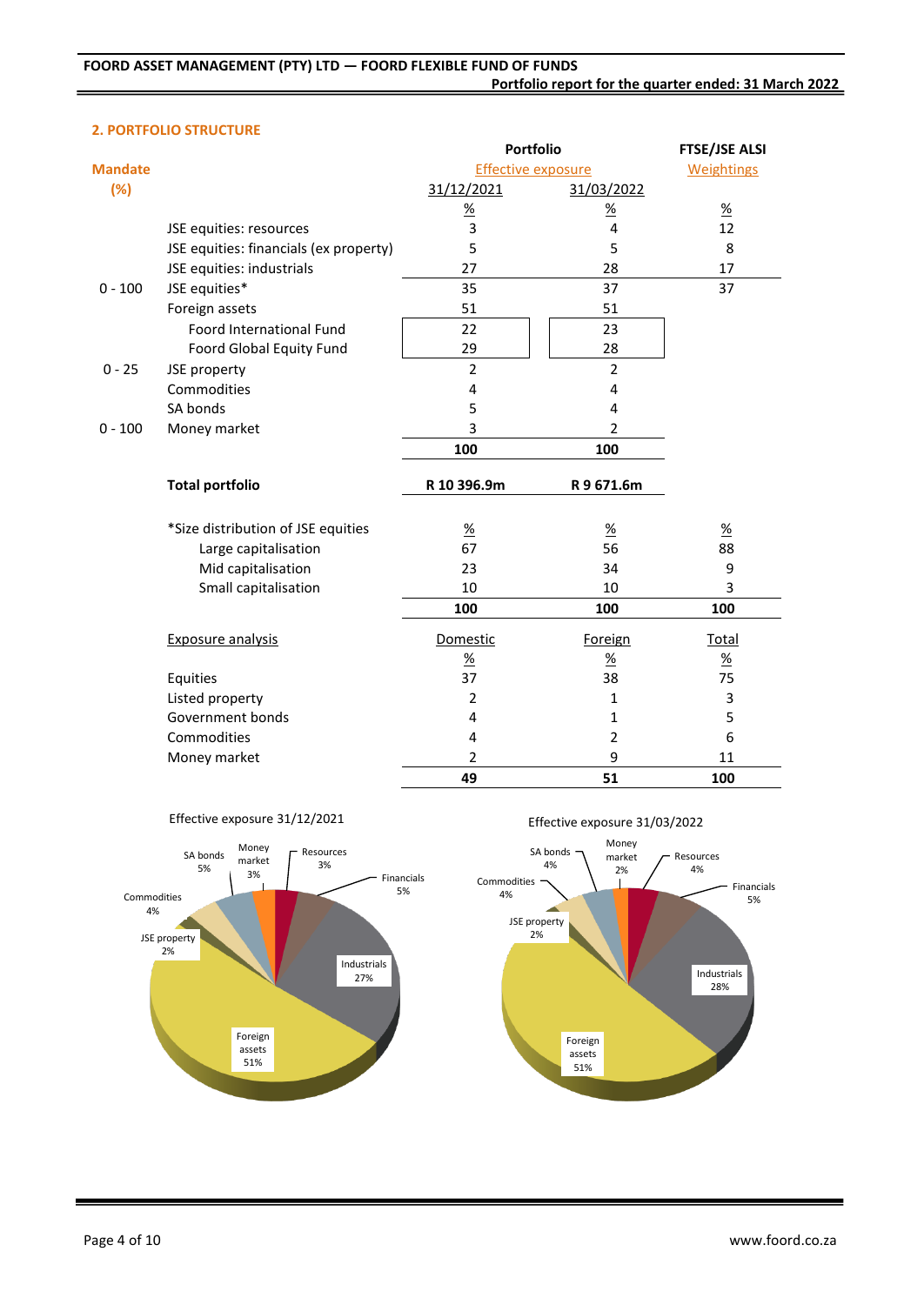# **3. MARKET BACKGROUND AND OUTLOOK**

# **3.1 World**

- The fast pace of global economic growth slowed as the base effect of post-lockdown economic re-openings started to fade — risks of sharper economic slowdown are rising given the likely accelerated pace of interest rate increases required to reign in spiking inflation
- The Fed raised rates by 0.25% and indicated that the termination of its bond buying program and additional rate increases would happen quicker than previously guided — persistent US and global inflation and the US Federal Reserve forecasting up to eight interest rate increases for 2022 are headwinds for economic growth and financial markets
- Russia's invasion of Ukraine, the size of which has not been seen in mainland Europe since the WWII, unsettled markets and sparked a sharp rise in energy and soft commodity prices — although uncertain how long hostilities might last, the timing of higher fuel and food prices adds momentum to already rising inflation
- Equities retreated on the Fed's more hawkish tone, compounded latterly by the outbreak of war in eastern Europe and strict COVID-19 lockdowns in China on surging infections — equity valuations in aggregate do not yet reflect rising risks of economic slowdown, faster than expected interest rate increases and a potential slowdown in corporate earnings momentum
- Emerging markets underperformed, dragged down by China on COVID-19 lockdowns and ongoing regulatory headwinds and Russia being removed from global indices at a zero value — commodity exporters Brazil, Mexico, Chile and South Africa all rose on the Russia/Ukraine war related spike in most commodity prices
- Developed market bond yields rose as markets began to digest the likelihood of more persistent inflation pressures than previously thought given higher US wages and rampant energy and food prices — possible economic slowdown from inflation-induced demand destruction, spreading COVID-19 Chinese lockdowns as well as any cessation in Russia/Ukraine hostilities could take some heat out of the inflation surge
- The US dollar rose against all the majors in anticipation of higher US interest rates as the Fed turned decidedly hawkish — the greenback's global reserve currency safe-haven status should provide further support given the rising uncertainties
- Precious metals gold and silver prices rallied on the eruption of geopolitical risk and the prospect of stubbornly higher inflation — these yield-free assets continue to prove their worth as important diversifiers and alternative stores of value during periods of elevated market stress

#### **3.2 South Africa**

- The economy continued to recover from the 2020 recession, with corporates reaping the benefits of significant cost control and austerity measures implemented to survive the downturn — economic growth should fall back to more lacklustre levels reflecting the structural growth impediments as base effects fade and consumers face rising inflation and interest rate headwinds
- The rise in commodity prices continued to flatter the country's terms of trade with another current account surplus likely in 2022 — the boon to export revenues should be offset to some extent by rising import volumes and sharply higher import price inflation
- National fiscus projections improved with windfall tax receipts and mining royalties on the stronger than expected economic recovery and the export commodity price boom — sovereign debt stabilisation in the next two years is looking more plausible if National Treasury can maintain its commitment to spending discipline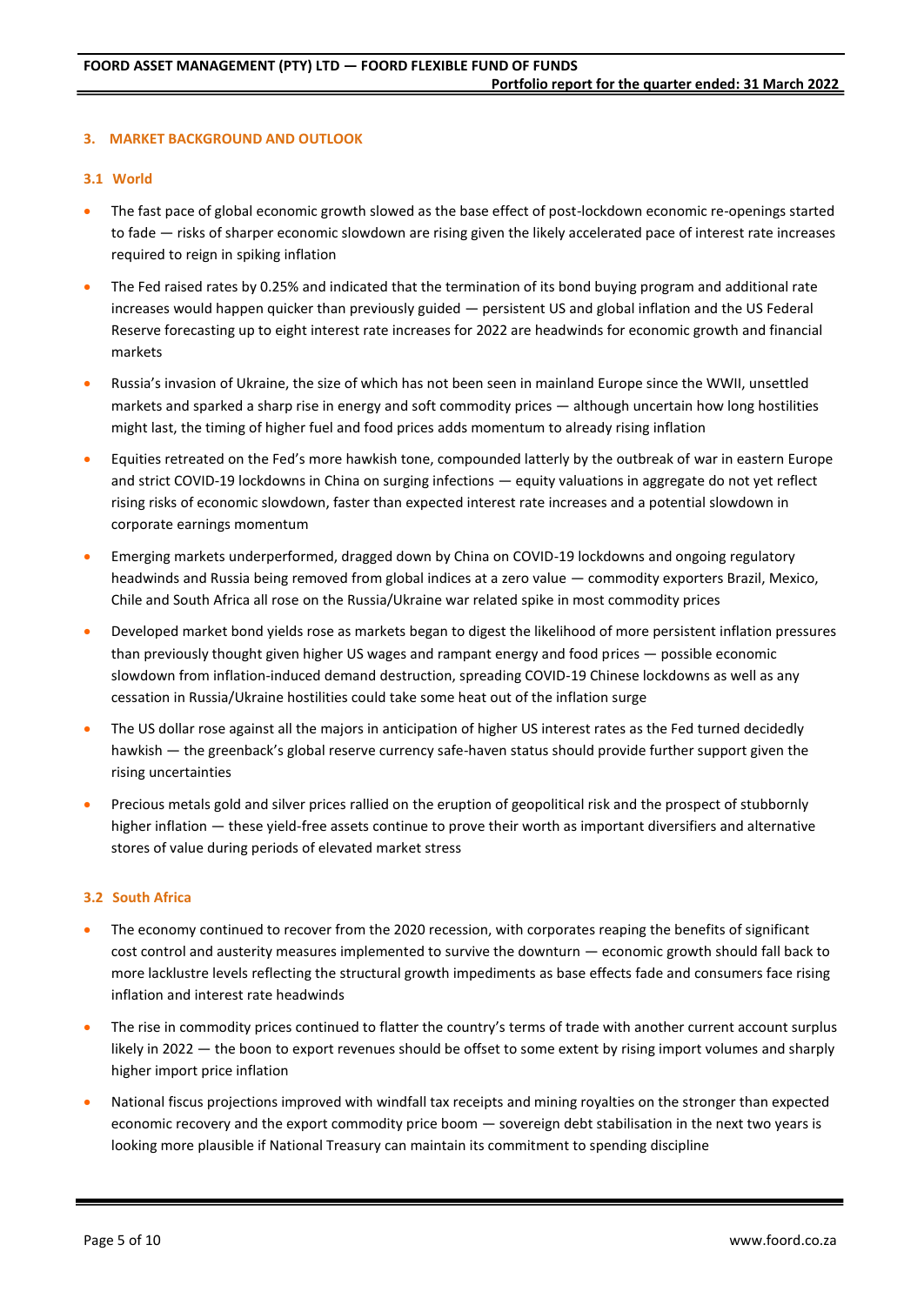# **3.2 South Africa (Continued)**

- Energy supply remains a significant constraint to economic growth as electricity generation is expected to remain in structural deficit for the next 12 to 18 months — additional Renewables IPP commitments and regulatory amendments raising the license requirement for self-generation to 100MW are positive, but implementation has been tardy
- Inflation accelerated as the economy recovered, but has been muted by the stronger rand given the country's high propensity to import inflation — sharply higher global fuel and soft commodity prices should add to inflation pressures in the months ahead, putting pressure on South African consumers
- As expected, SARB raised interest rates another 25 basis points although two of the five MPC members favoured a 50 basis point hike — the more hawkish tone suggests that SARB is willing to move more aggressively should inflation surprise to the upside or if global central banks raise rates faster than expected, which reduces the risk of inflation moving outside the target band for a sustainable period
- South Africa was the standout emerging markets equity performer in US dollars as resources benefited from the commodity price rally and domestic financial and industrial shares delivered earnings beats on undemanding valuations — despite some base effects starting to fade, valuations are still reasonable in certain sectors which should be able to deliver reasonable earnings growth in the years ahead
- The rand strengthened against major currencies as the country's bonds offer global investors attractive real yields and a relative emerging market safe-haven given the geopolitical disruption in eastern Europe and financial market headwinds in China — but prospects of structurally anaemic growth, sliding global competitiveness and extreme levels of unemployment keep the currency vulnerable over longer time horizons

# **4. PORTFOLIO CONSTRUCTION**

- The weight to foreign assets is maintained given the much larger opportunity set, appealing earnings growth and attractive valuations in certain sectors — but with a reduced exposure to global equities through tactical short futures on the expensive US S&P 500 index
- The large healthcare sector allocation is maintained structural growth provided by a backdrop of ageing global populations will drive healthcare companies' earnings which tend to exhibit relative resilience during an economic slowdown
- Select Chinese equities are among the most attractive globally coupled with some of the highest earnings growth rates in the technology, consumer discretionary and financials sectors — notwithstanding short term headwinds, the structural growth of the country's middle class provides tailwinds for the fund's best-in-class holdings within these sectors
- The meaningful allocation to the materials sector is the result of bottom-up opportunities in addition to our stock specific theses, these securities also offer a strong hedge against inflation
- Marginally higher SA equity weight on market performance and additional purchases of Naspers and Prosus on share price weakness — notwithstanding the near-term headwinds, it remains one of the most compelling opportunities on the JSE given balance sheet strength, valuation and discount, good long-term earnings prospects and recent management communication of the intention to unlock value within the next 2 years
- SA bond position retained despite higher near-term inflation and rising interest rates given attractive real yields and significantly improved fiscal position — record revenue collection from materially higher corporate taxes and mining royalties reduces the need for increased debt funding and lowers the risk of sovereign rating downgrades
- Low listed property position unchanged given the risks facing the sector core allocation to London listed property company Capital and Counties and Hong Kong listed Wharf Real Estate is retained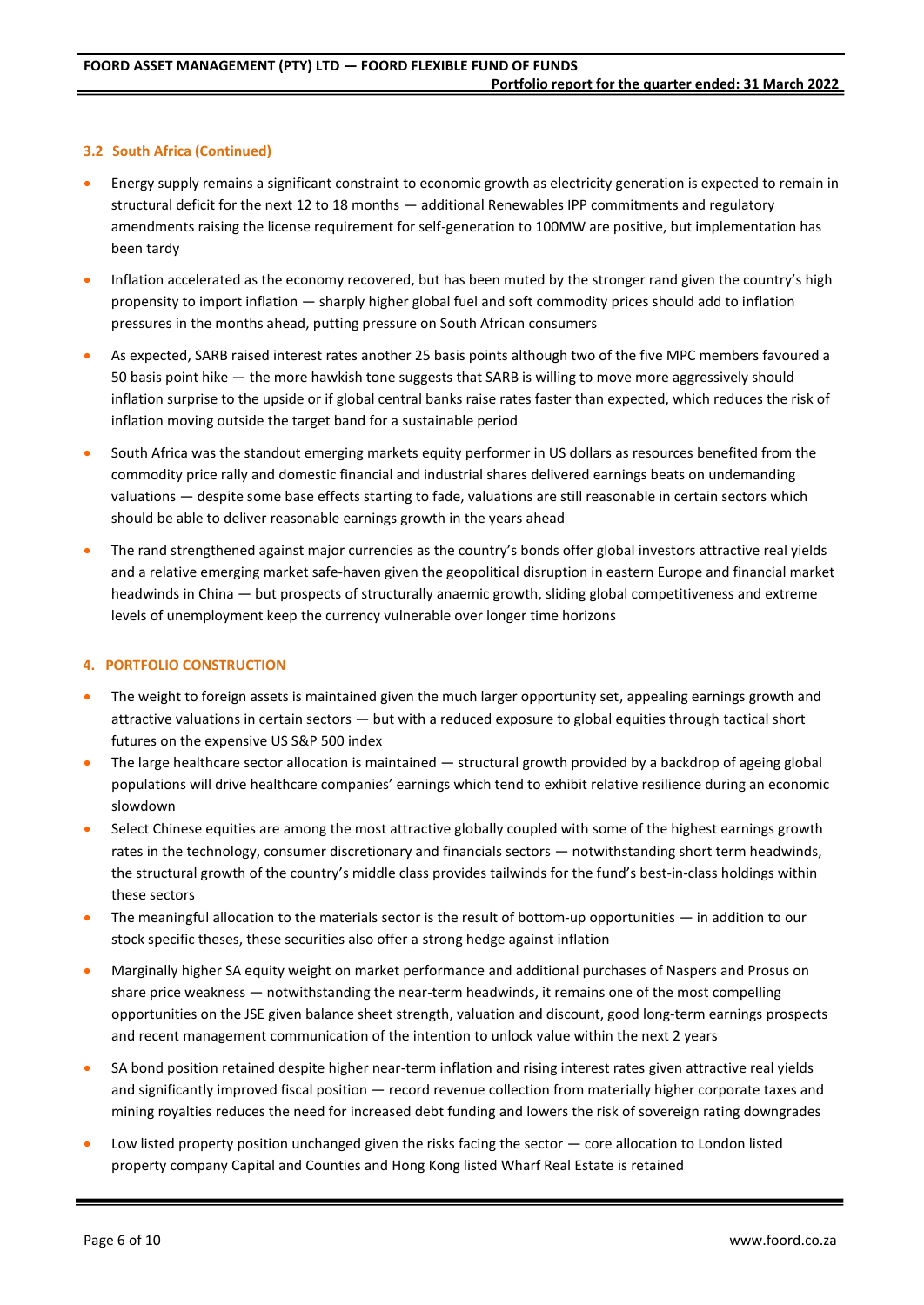# **4. PORTFOLIO CONSTRUCTION (Continued)**

- Cash allocation slightly reduced following rotation of some US dollar cash into higher yielding 2-year US Treasuries — in South Africa, shorter dated government bond yields are well above inflation, and risk of capital loss is low due to short maturity profile and improving government fiscal metrics
- Our effective asset allocation target is:

| Policy        |                           | Foord target    |               |  | Portfolio at  |               |
|---------------|---------------------------|-----------------|---------------|--|---------------|---------------|
| parameters    |                           | Current         | Previous      |  | 31/03/2022    | 31/12/2021    |
| $\frac{9}{6}$ |                           | $\frac{\%}{\%}$ | $\frac{9}{6}$ |  | $\frac{9}{6}$ | $\frac{9}{6}$ |
| $0 - 100$     | JSE equities              | 30              | 30            |  | 37            | 35            |
|               | Foreign assets            | 50              | 50            |  | 51            | 51            |
|               | Foord International Fund* | 20              | 20            |  | 23            | 22            |
|               | Foord Global Equity Fund  | 30              | 30            |  | 28            | 29            |
| $0 - 25$      | JSE property              |                 |               |  | 2             | 2             |
|               | Commodities               | 4               | 4             |  | 4             | 4             |
|               | SA bonds                  | 12              | 12            |  | 4             | 5             |
| $0 - 100$     | Money market              | 3               | 3             |  |               | 3             |
|               |                           | 100             | 100           |  | 100           | 100           |

\* Currently 53% in equities, property 4%, commodities 7%, government bonds 4% and money market 32%

D FOORD/W FRASER APRIL 2022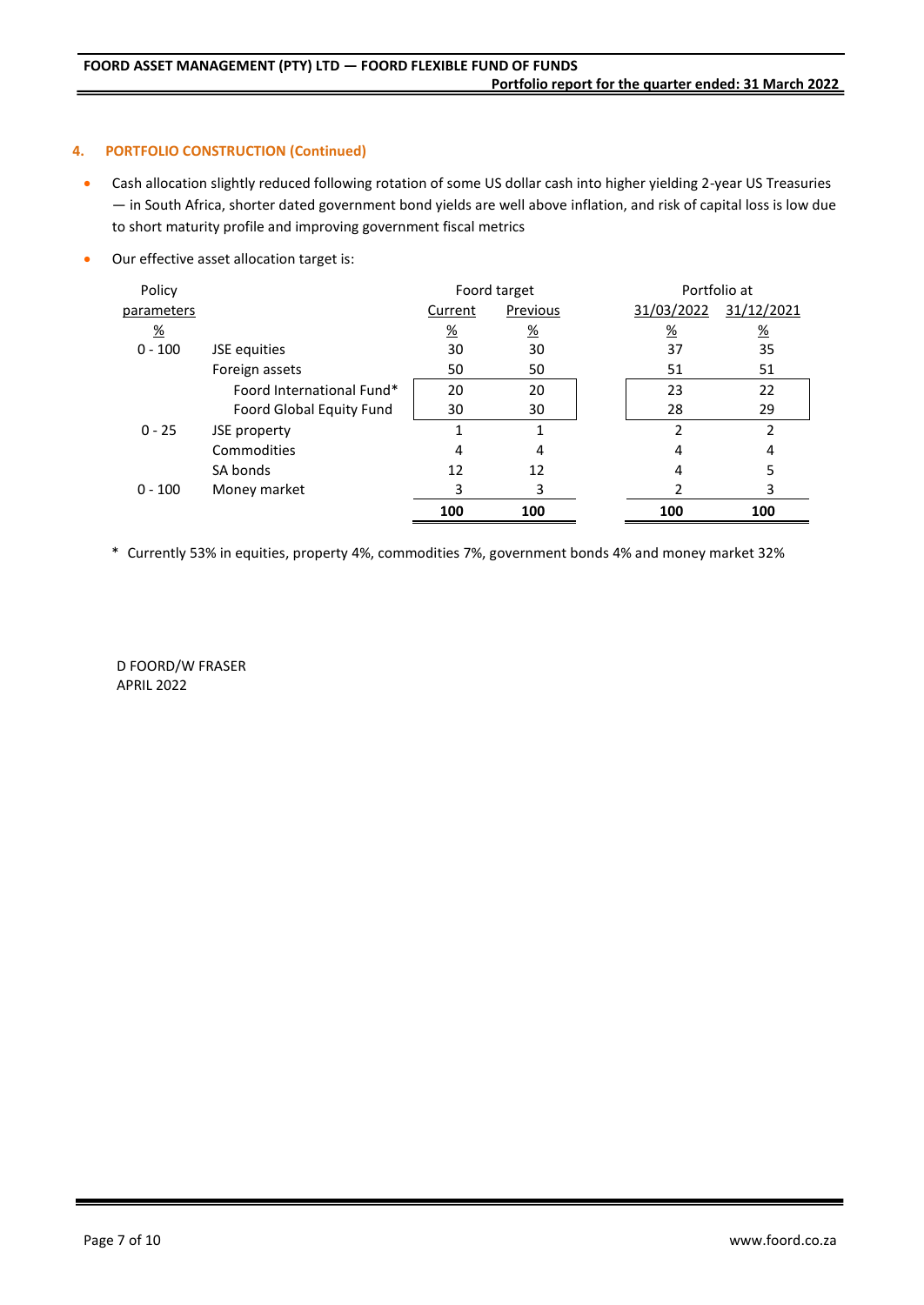**Portfolio report for the quarter ended: 31 March 2022**

#### **5. EFFECTIVE EXPOSURE AND PORTFOLIO SENSITIVITY**

# **5.1 Effective exposure**

| Asset class    | Market<br>value<br>R'000 | Option<br>exposure<br>R'000 | Effective<br>exposure<br>R'000 | Effective<br>exposure<br>% |
|----------------|--------------------------|-----------------------------|--------------------------------|----------------------------|
| JSE equities   | 3,605,204                |                             | 3,605,204                      | 37.3%                      |
| Foreign assets | 4,969,218                |                             | 4,969,218                      | 51.4%                      |
| JSE property   | 155,460                  |                             | 155,460                        | 1.6%                       |
| Commodities    | 387,209                  |                             | 387,209                        | 4.0%                       |
| SA bonds       | 420,226                  |                             | 420,226                        | 4.3%                       |
| Money market   | 134,280                  |                             | 134,280                        | 1.4%                       |
| Total          | 9,671,597                |                             | 9,671,597                      | 100.0%                     |

# **5.2 Sensitivity report**

#### **JSE EQUITIES**

| Change in portfolio equities   | -20.0%    | $-10.0\%$  | $-5.0%$    | $0.0\%$   | 5.0%      | 10.0%      | 20.0%      |
|--------------------------------|-----------|------------|------------|-----------|-----------|------------|------------|
| Resultant equity change *      | -721.041  | $-360.520$ | $-180.260$ |           | 180.260   | 360.520    | 721.041    |
| Resultant portfolio value *    | 8.950.556 | 9.311.077  | 9.491.337  | 9.671.597 | 9.851.857 | 10.032.117 | 10.392.638 |
| Resultant portfolio change (%) | -7.5%     | $-3.7%$    | $-1.9%$    | $0.0\%$   | 1.9%      | 3.7%       | 7.5%       |

#### FOREIGN ASSETS

| Change in R/\$ exchange rate   | -20.0%     | -10.0%     | $-5.0%$   | 0.0%      | 5.0%       | 10.0%     | 20.0%     |
|--------------------------------|------------|------------|-----------|-----------|------------|-----------|-----------|
| R/\$ exchange rate             | 17.5338    | 16.0727    | 15.3421   | 14.6115   | 13.8809    | 13.1504   | 11.6892   |
| Resultant for. assets change * | 993.844    | 496.922    | 248.461   |           | $-248.461$ | -496.922  | -993,844  |
| Resultant portfolio value *    | 10.665.441 | 10,168,519 | 9.920.058 | 9,671,597 | 9,423,136  | 9,174,675 | 8,677,753 |
| Resultant portfolio change (%) | 10.3%      | 5.1%       | 2.6%      | $0.0\%$   | $-2.6%$    | $-5.1%$   | $-10.3%$  |

#### JSE PROPERTY

 $$ Resultant property change \* Resultant portfolio value \* Resultant portfolio change (%)

Resultant fixed income change \* Resultant portfolio value \* Resultant portfolio change (%)

| $-20.0%$  | $-10.0\%$ | $-5.0%$   | $0.0\%$   | 5.0%      | 10.0%     | 20.0%     |
|-----------|-----------|-----------|-----------|-----------|-----------|-----------|
| $-31.092$ | $-15.546$ | $-7.773$  |           | 7,773     | 15.546    | 31,092    |
| 9.640.505 | 9,656,051 | 9.663.824 | 9.671.597 | 9.679.370 | 9,687,143 | 9,702,689 |
| $-0.3%$   | $-0.2%$   | $-0.1%$   | $0.0\%$   | 0.1%      | 0.2%      | 0.3%      |

# SA BONDS

**Change in yields -3.0% -2.0% -1.0% 0.0% 1.0% 2.0% 3.0%**

| $-3.0%$   | $-2.0%$   | $-1.0%$   | $0.0\%$   | 1.0%      | 2.0%      | 3.0%      |
|-----------|-----------|-----------|-----------|-----------|-----------|-----------|
| 73.977    | 47.176    | 22.599    |           | $-20.831$ | $-40.077$ | $-57,900$ |
| 9,745,574 | 9.718.773 | 9.694.196 | 9.671.597 | 9.650.766 | 9,631,520 | 9,613,697 |
| 0.8%      | 0.5%      | 0.2%      | $0.0\%$   | $-0.2%$   | $-0.4%$   | $-0.6%$   |

\*[R'000]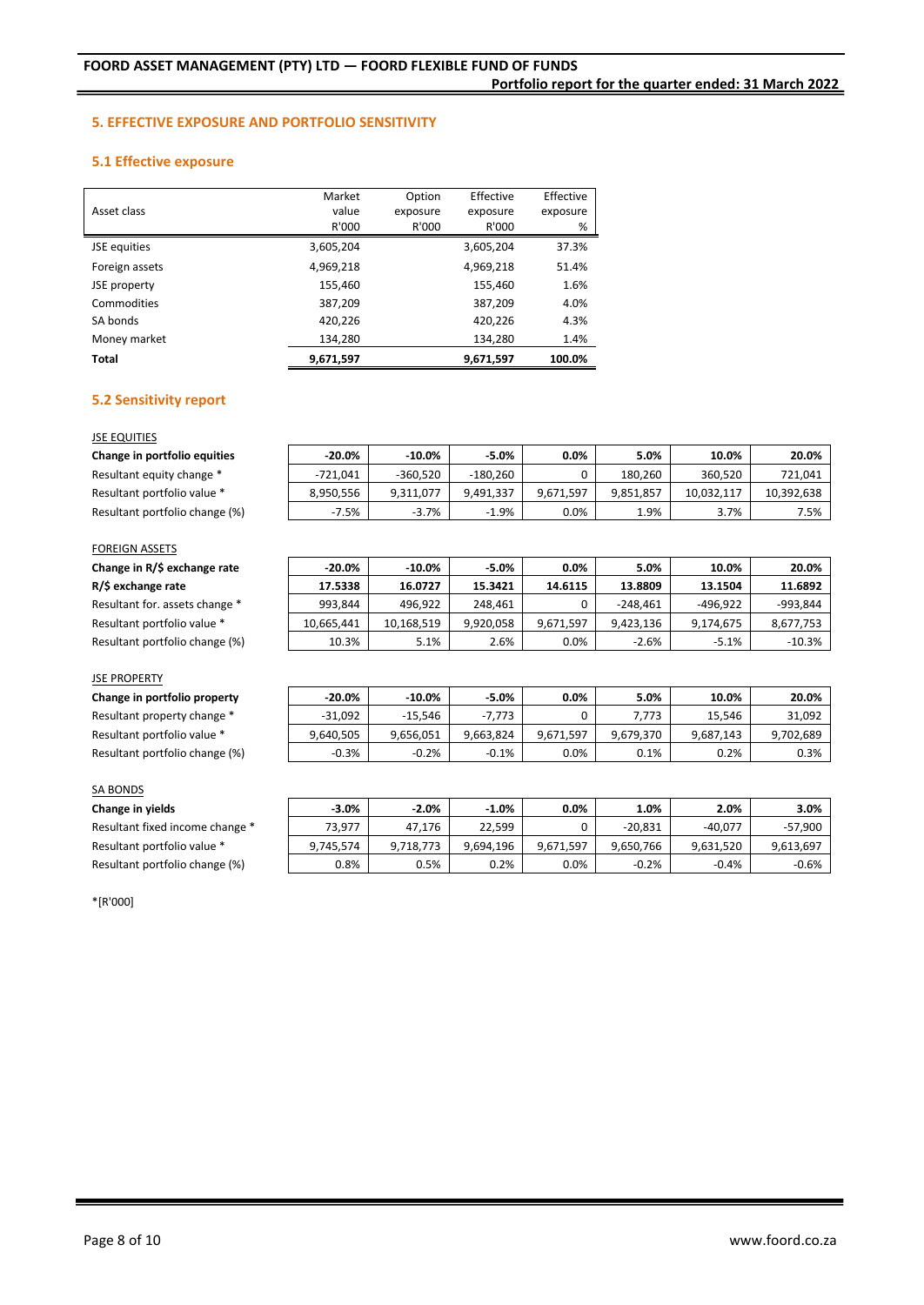#### **6. RESPONSIBLE INVESTMENT SUMMARY**

#### **Voting resolutions for Q1 2022**

| <b>Foord Absolute Return</b>                 | <b>Total count</b> | For  | Against        | Abstain       |
|----------------------------------------------|--------------------|------|----------------|---------------|
| Adopt financials                             |                    | 100% | 0%             | 0%            |
| Auditor/risk/social/ethics related           | 12                 | 100% | 0%             | 0%            |
| Buy back shares                              | 2                  | 100% | 0%             | 0%            |
| Director remuneration                        | 6                  | 100% | 0%             | 0%            |
| Issue shares                                 | 2                  | 0%   | 100%           | 0%            |
| Loan / financial assistance                  | 1                  | 0%   | 100%           | 0%            |
| Other                                        | 9                  | 100% | 0%             | 0%            |
| Re/elect director                            | 7                  | 100% | 0%             | 0%            |
| Remuneration policy                          | 4                  | 75%  | 25%            | 0%            |
| Shares under director control                | 1                  | 0%   | 100%           | 0%            |
|                                              |                    |      |                |               |
| <b>Foord Global Equity Fund (Luxembourg)</b> | <b>Total count</b> | For  | <b>Against</b> | Abstain       |
| Adopt financials                             | 1                  | 100% | 0%             | 0%            |
| Auditor/risk/social/ethics related           | 5                  | 100% | 0%             | 0%            |
| Issue shares                                 | 3                  | 100% | 0%             | 0%            |
|                                              | $\sim$ $\sim$      | 1000 | $\sim$ $\sim$  | $\sim$ $\sim$ |

Re/elect director or members of supervisory board  $\vert$  21 100% 0% Remuneration policy including directors' remuneration | 3 | 0% | 100% | 0%

#### **Foord International Fund**

Adopt financials Auditor/risk/social/ethics related Re/elect director or members of supervisory board Remuneration policy including directors' remuneration

| <b>Total count</b> | For  | <b>Against</b> | Abstain |
|--------------------|------|----------------|---------|
|                    | 100% | 0%             | 0%      |
|                    | 100% | 0%             | 0%      |
|                    | 100% | 0%             | 0%      |
|                    | 0%   | 100%           | 0%      |

#### General comments:

- There are few abstentions. We apply our minds to every single resolution put to shareholders. When there is an abstention it would typically be intentional or for strategic reasons
- We typically vote against any resolution that could dilute the interests of existing shareholders. Examples include placing shares under the blanket control of directors, providing loans and financial assistance to associate companies or subsidiaries and blanket authority to issue shares. On the rare occasion, we have voted in favour of such resolutions, we were able to gain the required conviction in the specifics of the strategic rationale for such activities and could gain comfort that such activities are indeed to be used to the reasons stated
- The firm also has a strong philosophy regarding management remuneration models. We believe in rewarding good managers with appropriate cash remuneration on achievement of relevant performance metrics that enhance long-term shareholder value. We are generally not in favour of share option schemes given the inherent asymmetry between risk and reward typical of such schemes. In addition, we do not believe that existing shareholders should be diluted by the issuing of new shares to management as is the case with most option schemes. We are in favour of the alignment created between management and shareholders when management has acquired its stake in the company through open market share trading and paid for out of management's own cash earnings